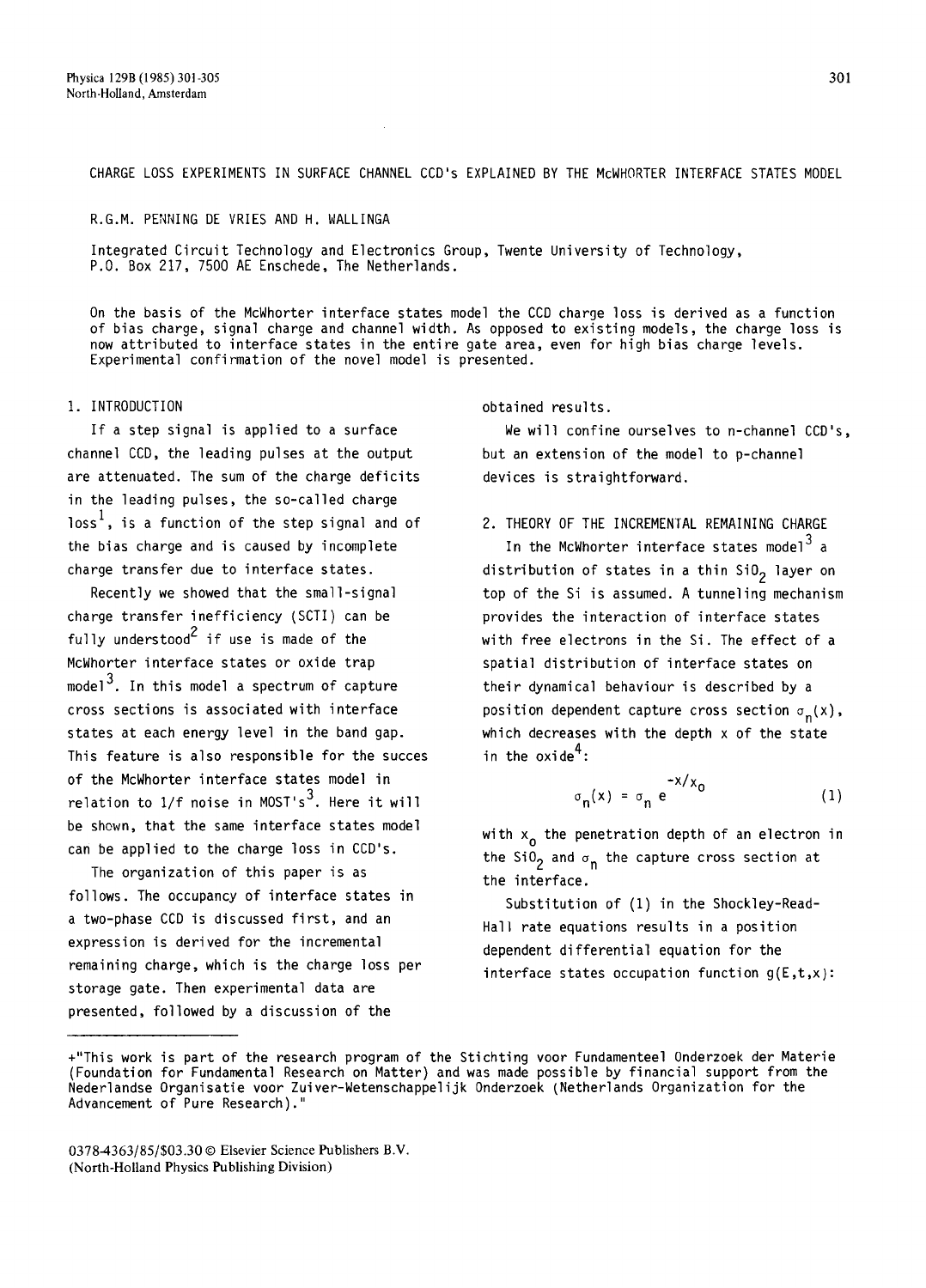$$
\frac{dg (E,t,x)}{dt} = \sigma_n v_{th} e^{-x/x_0} [1 - g(E,t,x)] n_s
$$
  
- $\sigma_n v_{th} e^{-x/x_0} N_c e^{-E/kT} g(E,t,x)$  (2)

where  $v_{th}$ , N<sub>c</sub> and kT have their usual meaning, n<sub>s</sub> is the volume concentration of electrons at the  $Si/SiO<sub>2</sub>$  interface and E the energy, measured downwards with respect to  $E_c$ .  $g(E,t,x)$  can be conceived as the probability that an interface state at energy E, position x and time t is occupied by an electron.

The steady-state solution of (2), achieved if n<sub>c</sub> is kept infinitely long at the interface, is obtained from dg  $(E,t,x)/dt = 0$ . It is a Fermi-Dirac distribution function, independent of the position x, with an associated quasi-Fermi level  $E_0(n_s):$ 

$$
E_Q (n_S) = kT \quad \ln \frac{N_C}{n_S} \tag{3}
$$

In the steady-state situation  $E_{\theta}$  (n<sub>s</sub>) forms the boundary of the filled interface states.

Now consider a two-phase CCD operated with a clock frequency  $f_c = 1/T_c$  and with constant charge packets  $Q_b + Q_s$ , corresponding to a volume charge carrier density  $n_{s}$ . Below a particular storage gate the carrier density  $n_c$ is present in the storage mode, during a time  $T_c/2$ , while in the remaining part of the clock period the mobile charge density is equal to zero.

The occupancy of interface states during a clock cycle is the result of two competing mechanisms. First, from solution of (2) it follows that in the storage mode a net capture of charges occurs, which forces the interface states occupancy to converge to the steadystate situation with a time constant  $\tau_{eff}(E,x)$ :

$$
\tau_{eff} (E, x) = \left[ \sigma_n v_{th} e^{-x/x_0} \left[ n_s + N_c e^{-E/kT} \right] \right]^{-1} (4)
$$

Secondly, in the time interval that no mobile charge is present below the gate, net emission takes place, which tends to empty all interface states with an emission time constant:

$$
\tau_{em} (E, x) = \left[ \sigma_n v_{th} e^{-X/x_0} N_c e^{-E/kT} \right]^{-1}
$$
 (5)

Because in a two-phase CCD both these mechanisms are effective during half a clock period, the mechanism with the shortest time constant (the net capture), will finally dominate.

It follows that the occupation function at the end of the storage of one of an infinitely long string of charge packets  $Q_b + Q_s$ , is approximately equal to the steady-state occupation function. Consequently, the filled interface states obey:

$$
E \quad > \quad E_{0} \quad (n_{s}) \qquad \text{for all } x \tag{6}
$$

A schematical representation of (6) is shown in fig. i.





Upon transfer of  $Q_b + Q_s$  to the adjacent storage gate, net emission starts and after the transfer has been enabled during a time t', all interface states with emission time constants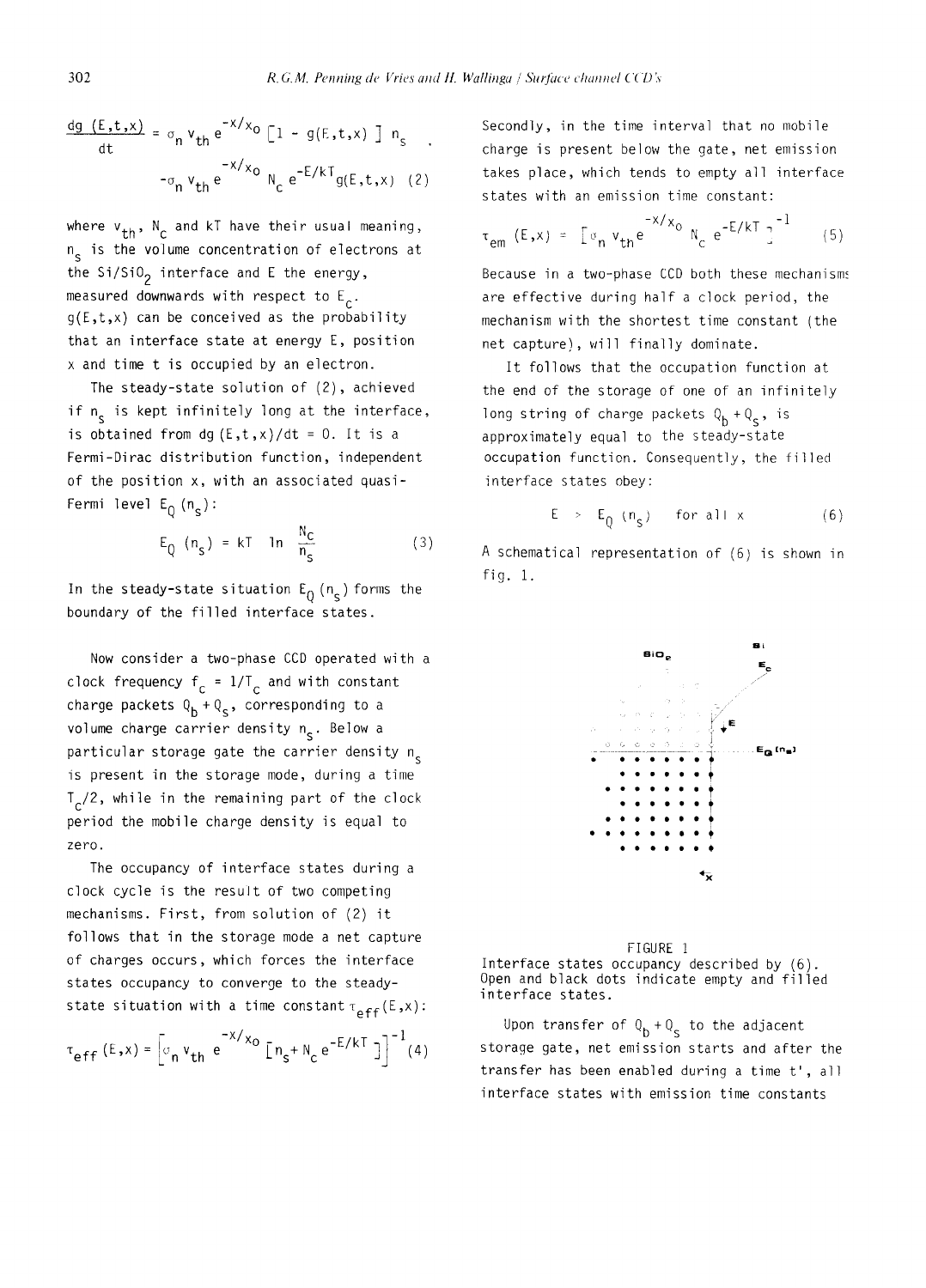$\tau_{\text{em}}$  (E,x) < t' have been released their charge, while states with  $\tau_{\alpha m}$  (E,x) > t' remain filled. The emission line  $x_{\alpha}$  (t',E)<sup>2</sup>'<sup>5</sup>, which connects interface states of equal emission time constants t', can be considered then as the boundary between filled and empty states. From (5) it follows that  $x_{p}(t^{\prime},E)$  is given by:

$$
\frac{x}{x_0} + \frac{E}{kT} = \ln \left[ \sigma_n v_{th} N_c t' \right]. \tag{7}
$$

Taking into account the interface states occupancy at the end of the storage mode, the filled interface states after the transfer of the charge packet during a time t' obey:

$$
E > EQ and
$$
  

$$
\frac{x}{x_0} + \frac{E}{kT} > \ln \left[ \sigma_n v_{th} N_c t' \right]
$$
 (8)

which is depicted in fig. 2.





The relations (6) and (8) describe the occupancy of McWhorter interface states in a CCD operated with a duty cycle 1/2. They can be derived more rigourously by solving (2) during an entire clock cycle, making use of the

periodic nature of the CCD.

The quasi-Fermi level and the emission line will be used now to calculate the charge loss per storage gate after a step of the input signal.

Consider a large number of charge packets  $Q_h + Q_c$ , followed by m bias charge packets  $Q_h$ with volume charge density n<sub>b</sub>. At the end of the storage of the last charge  $Q_b + Q_c$  the occupancy is described by (6) while after transfer during a time interval  $\lceil 0,t' \rceil$  it is governed by (8).

During the subsequent storage of the bias charge  $Q_b$  the occupancy of states with  $E > E_0(n_b)$  is updated, while for states above the quasi-Fermi level associated with  $Q_b$ , that is  $E \le E_0(n_b)$ , the emission process continues. After transfer of the  ${nth}$  bias charge, the emission process for states with  $E \le E_0(n_b)$ has been effective for a time  $m<sub>c</sub> + t'$ , and in this energy range the emission line  $x_{\alpha}$ (mT<sub>c</sub> + t', E) describes the occupancy. For states with  $E > E_0(n_b)$  the emission has only been effective for a time t', and the emission line  $x_{\alpha}(t^*,E)$  is appropriate. It follows that after transfer of the  $m^{\text{th}}$  bias charge during a time t' the filled states obey:

$$
E_{Q}(n_{s}) \leq E \leq E_{Q}(n_{b}) \text{ and}
$$
\n
$$
\frac{x}{x_{0}} + \frac{E}{kT} \Rightarrow \ln \left[ \sigma_{n} v_{th} N_{c} \left[ mT_{c} + t^{*} \right] \right]
$$
\n
$$
E \Rightarrow E_{Q}(n_{b}) \text{ and}
$$
\n
$$
\frac{x}{x_{0}} + \frac{E}{kT} \Rightarrow \ln \left[ \sigma_{n} v_{th} N_{c} t^{*} \right] \tag{9}
$$

The interface states occupancy described by (9) is depicted in fig. 3.

or

In case again a step signal Q<sub>b</sub> +Q<sub>c</sub> is applied to the CCD, the occupancy as described in (8) is reached again and an amount of charge, corresponding to the dotted area in fig. 3 is lost. Assuming a density of interface states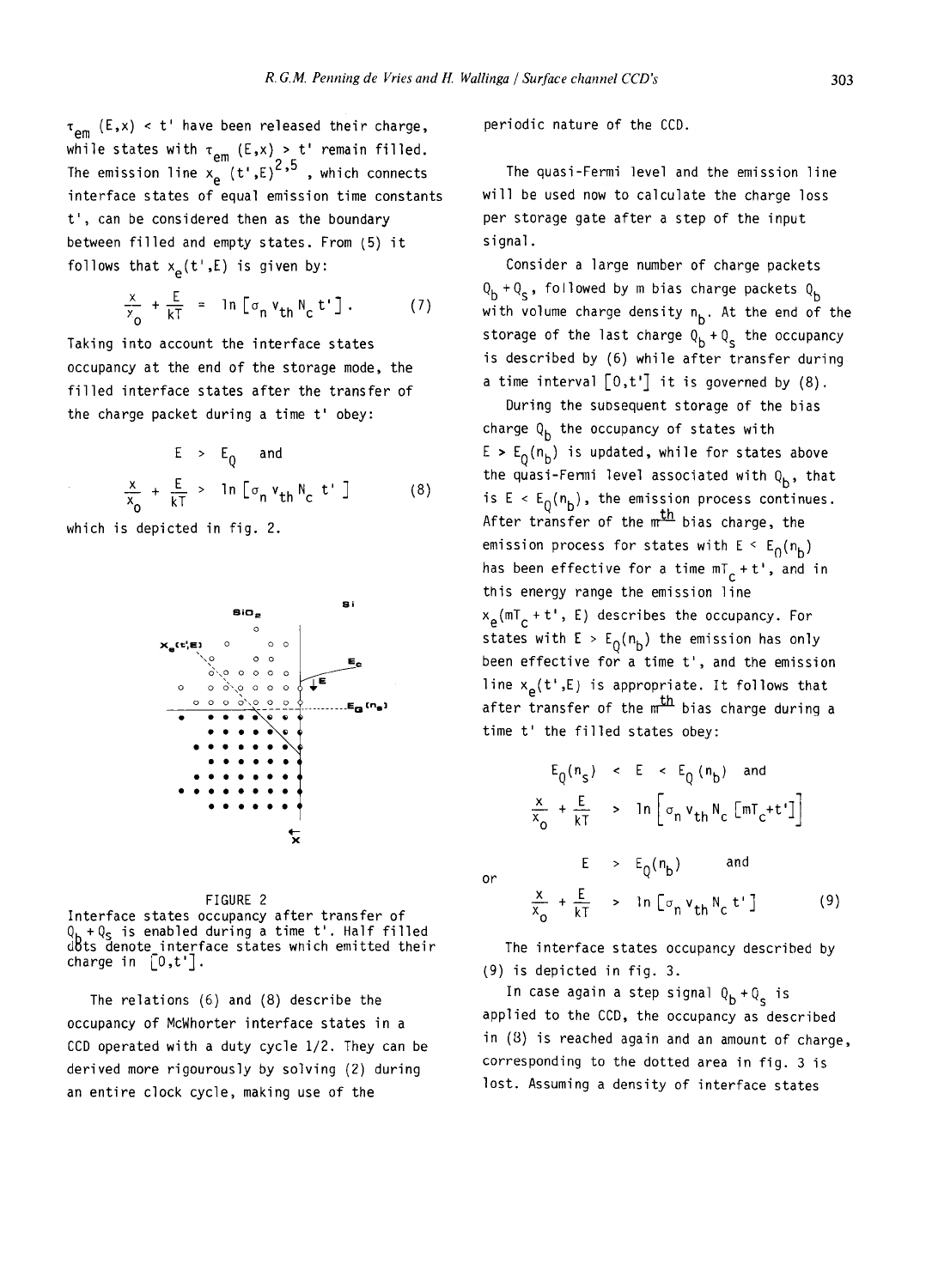

Interface states occupancy after transfer of the mth bias charge. For  $E < E_{\alpha}(n_b)$  emission continued even in the storage ~mode. Interface states in the dotted area are refilled by a new string  $Q_b + Q_c$ .

 $D_{ox}$   $\left[ eV^{-1} \text{ cm}^{-3} \right]$ , uniformly distributed in energy and position and using the expressions for the quasi-Fermi level and emission line, this incremental remaining charge (IRC) can be calculated to be:

$$
\Delta Q_R = -q kT A x_0 D_{0x} \ln(1 + \frac{Q_s}{Q_b}) \cdot \ln \frac{t}{t' + mT_c} (10)
$$

with A the storage gate area and t' the transfer time.  $\Delta Q_R$  is the incremental charge which remains captured in interface states below a single storage gate, in case after m bias charges, charge packets  $Q_b + Q_s$  are transferred. Experimentally,  $\Delta Q_{\text{p}}$  can be determined from charge loss measurements.

### 3. EXPERIMENTAL VERIFICATION

In fig. 4 the CCD response on a step signal  $Q_b + Q_s$  alternated with m bias charge packets  $Q_{\bf b}$  is depicted. The charge loss  $\Delta$ , which is the total charge deficit in the leading pulses of the step signal<sup>1</sup>, is equal to the incremental remaining charge below all individual gates in the entire CCD. Using a modified pseudo-onephase clocking scheme<sup>2</sup>, the time which is available for charge transfer from the DCstorage gate to the pulsed storage gate, the transfer time t', can be varied independently. Measuring  $\triangle$  as a function of t', the observed



FIGURE 4 Representation of the CCD step response.

variation in A can be ascribed then to the incremental remaining charge associated with the DC-storage gates and  $\triangle \mathbb{Q}_R$  can be calculated.

The test devices used for the experiments were n-channel SCCD's with double level polysilicon gates, fabricated on <100> Si with  $N_a = 8 \times 10^{14}$  cm<sup>-3</sup>. Devices with channel widths  $W = 50 \mu m$ , 150  $\mu$ m and 300  $\mu$ m, but otherwise identical have been used.

In fig. 5,  $\Delta Q_R$  data are presented as a function of  $Q_s$ , with  $Q_b$  as a parameter. In order to enable comparison with data from other devices, all parameters are expressed as surface charge carrier densities. The solid curves were calculated according to (10) with  $x_0D_{\infty}=4.3 \times 10^9$  eV  $^+$  cm  $^+$ , which was obtained  $f$ rom independent SCTI measurements<sup>2</sup>. It is emphasized that no parameter matching has been used to obtain the theoretical curves. The figure shows that the predicted dependences on  $Q_{s}$  and  $Q_{b}$  fit very well with the experimental data.

It is a striking feature of (10) that the IRC per unit area,  $\Delta Q_{\rm R}/qA$  is independent of the channel width, lhis is confirmed by the experimental data in fig. 6, where  $\Delta Q_{\rm p}/qA$  is plotted as a function of the size of the step signal with the channel width as a parameter. Again the solid line is calculated according to (10) with  $x_0D_{0x} = 4.3 \times 10^9 \text{ eV}^{-1} \text{ cm}^{-2}$ , without matching of parameters.